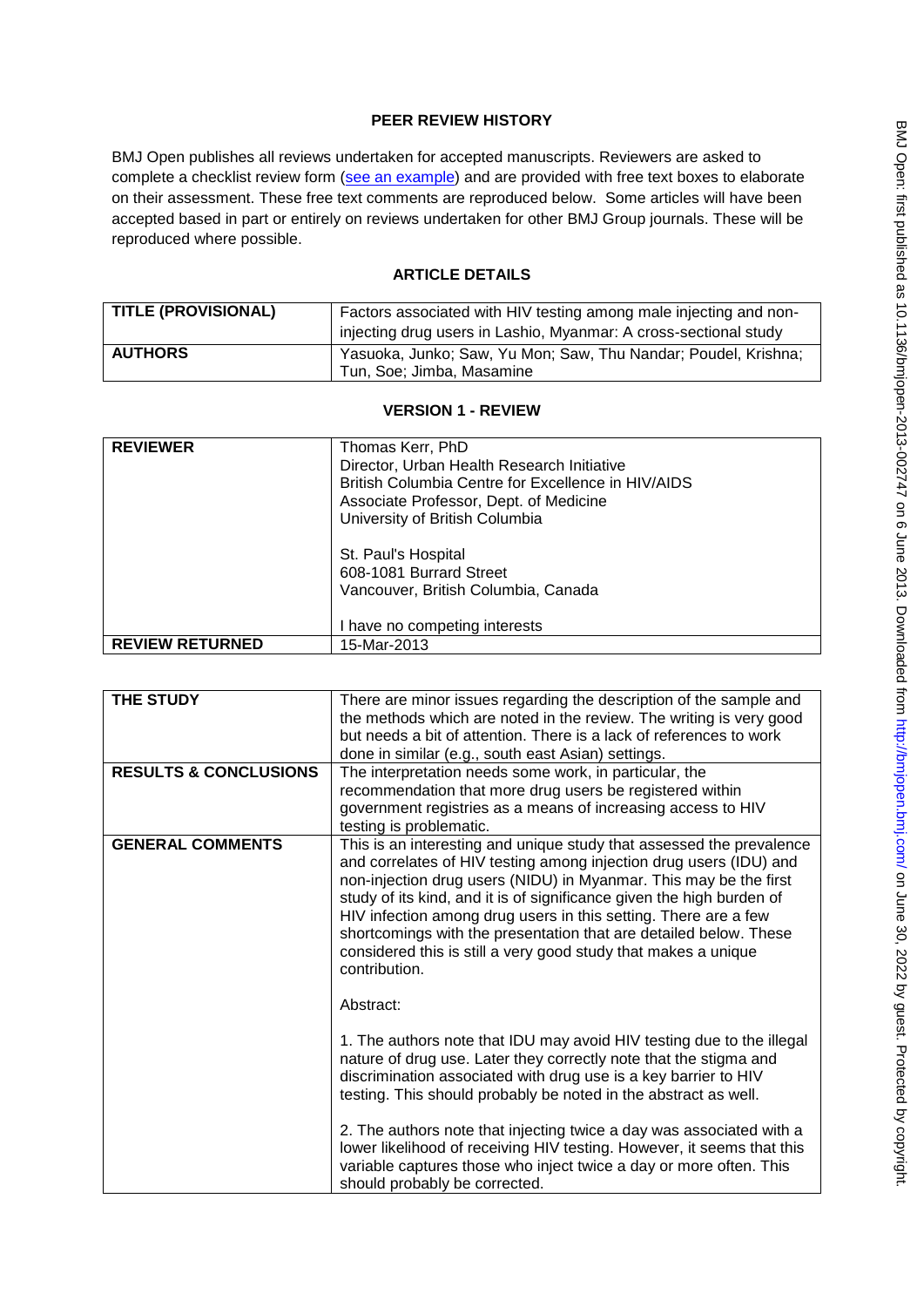| Methods:                                                                                                                                                                                                                                                                                                                                                                                                                                                                                                                                                                             |
|--------------------------------------------------------------------------------------------------------------------------------------------------------------------------------------------------------------------------------------------------------------------------------------------------------------------------------------------------------------------------------------------------------------------------------------------------------------------------------------------------------------------------------------------------------------------------------------|
| 3. Could the authors elaborate on how "visible signs of injection"<br>were observed? Who did this checking and how was it done?                                                                                                                                                                                                                                                                                                                                                                                                                                                      |
| 4. Can the authors provide some justification for recruiting only<br>males? Why were females excluded? The title of the paper should<br>probably note that the sample only included males.                                                                                                                                                                                                                                                                                                                                                                                           |
| 5. The authors also note that they did not recruit individuals with<br>"serious drug dependency". If this means they did not accept people<br>who were intoxicated they should note this. If they did not take<br>people with "drug dependency" then the sample suffers somewhat<br>from selection effects and this should probably be noted in the<br>limitations section. Specifically, they may have recruited a more<br>stable population with higher rates of HIV testing as those with more<br>acute drug dependency issues are probably less likely to access HIV<br>testing. |
| 6. It would be helpful if the authors could describe in greater detail<br>the independent variables considered and how these were managed<br>(e.g., dichotomized, etc).                                                                                                                                                                                                                                                                                                                                                                                                              |
| 7. The authors early on say that the participants were recruited from<br>a service but later say that they went out in to the field to recruit<br>people. Can they clarify this and be more consistent regarding the<br>recruitment procedures?                                                                                                                                                                                                                                                                                                                                      |
| 8. The authors arguably provide a bit too much detail regarding the<br>age distribution and this could probably be trimmed down.<br><b>Discussion</b>                                                                                                                                                                                                                                                                                                                                                                                                                                |
| 9. The authors refer to harm reduction programs being implemented<br>in some settings. This is the first mention of this. Could they provide<br>more details? What harm reduction programs were implemented<br>and did these programs offer HIV testing?                                                                                                                                                                                                                                                                                                                             |
| 10. The authors contrast their results with work done in Italy when<br>data from more similar settings such as Thailand are available (see<br>Ti et al, AIDS Care). Perhaps they could consider referring to these<br>works. The same applies to a later discussion about the association<br>between drug treatment and HIV testing exposure (see Ti et al,<br>AIDS Care).                                                                                                                                                                                                           |
| 11. The authors point out that individuals who take greater risks are<br>less likely to be tested, but then also point out that those with greater<br>perceived risk of HIV infection are more likely to be tested. Can they<br>try and reconcile these seemingly inconsistent findings somehow?                                                                                                                                                                                                                                                                                     |
| 12. It is somewhat concerning that the authors recommend<br>registering drug users as a means of scaling up testing. There are<br>many potential problems associated with such a system of<br>registration (e.g., stigma, discrimination), and there are easier ways<br>to scale up testing. Can the authors perhaps consider taking a more<br>critical approach this aspect of their study? It seems a little to simple<br>to conclude that registering drug users is a good way to increase<br>access to testing when other, less stigmatizing options are available.              |
| <b>Tables</b>                                                                                                                                                                                                                                                                                                                                                                                                                                                                                                                                                                        |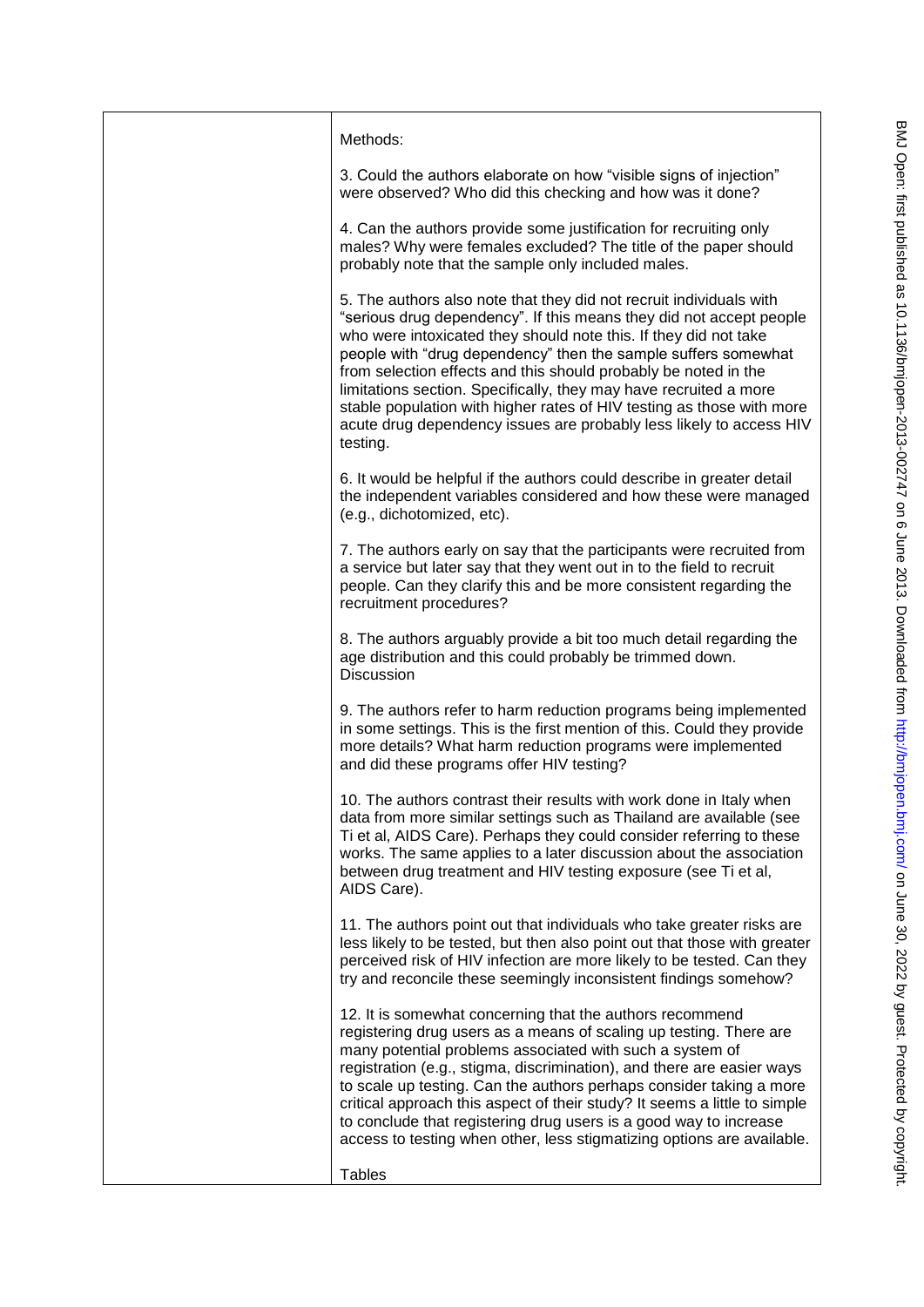| 13. It seems as though some tracked changes may have been left in<br>the tables.                                                                |
|-------------------------------------------------------------------------------------------------------------------------------------------------|
| 14. Can the authors define "unsafe injection practices"? This could<br>mean many different things.                                              |
| 15. Although the authors have done a nice job of writing up this<br>study, there are a few places where the language could be improved<br>upon. |

| <b>REVIEWER</b>        | Zelaya, Carla                                                 |
|------------------------|---------------------------------------------------------------|
|                        | Johns Hopkins Bloomberg School of Public Health, Epidemiology |
| <b>REVIEW RETURNED</b> | 21-Mar-2013                                                   |

| <b>THE STUDY</b>                 | The paper title makes the research question unclear. It states the                                                                                                                                                                                                                                                                                                                                                         |
|----------------------------------|----------------------------------------------------------------------------------------------------------------------------------------------------------------------------------------------------------------------------------------------------------------------------------------------------------------------------------------------------------------------------------------------------------------------------|
|                                  | recommendation rather than the research question.                                                                                                                                                                                                                                                                                                                                                                          |
|                                  | The introduction does not explain how looking at factors associated<br>with HIV testing, will help to make recommendations for integration<br>of HIV testing into drug treatment.                                                                                                                                                                                                                                          |
|                                  | RDS inadequately described. No information on how representative<br>the sample was.                                                                                                                                                                                                                                                                                                                                        |
|                                  | Rationale for recommendations very unclear. Also why was only one<br>finding incorporated into recommendations. Not taken into account<br>that other findings (e.g., high risk IDU were less likely to test) could<br>be very important for future recommendations.                                                                                                                                                        |
| <b>RESULTS &amp; CONCLUSIONS</b> | It is very worrying to me that the main recommendation is to                                                                                                                                                                                                                                                                                                                                                               |
|                                  | increase HIV testing in drug treatment services, when there is no<br>information given in this paper about the nature of drug treatment                                                                                                                                                                                                                                                                                    |
|                                  | services in Myanmar. Is drug treatment voluntary? Does it have                                                                                                                                                                                                                                                                                                                                                             |
|                                  | human rights issues? Are there ethical issues? Does drug treatment                                                                                                                                                                                                                                                                                                                                                         |
| <b>GENERAL COMMENTS</b>          | use internationally recognized methods e.g., methadone?<br>Other comments:                                                                                                                                                                                                                                                                                                                                                 |
|                                  |                                                                                                                                                                                                                                                                                                                                                                                                                            |
|                                  | Title: Should reflect research question, not recommendation.                                                                                                                                                                                                                                                                                                                                                               |
|                                  | Article focus: The articles focus does not match with the title. Need<br>to explain how identifying factors associated with HIV testing among<br>injectors and non-injectors will help to integrate HIV testing in drug<br>treatment services                                                                                                                                                                              |
|                                  | Methods: RDS very poorly described. How many seeds? How were<br>seeds chosen (i.e., what characteristics? Location for recruiting very<br>unclear. Do they think this sample is representative? Are findings<br>generalizable to target population?                                                                                                                                                                        |
|                                  | Results: Finding that higher risk IDU and NIDU are less likely to test,<br>seems like a big problem to me. Are active injectors not seeking<br>testing due to confidentiality concerns or stigma? Or is it that while<br>actively injecting the HIV testing is not a major priority given other<br>more pressing concerns in daily life. Not properly discussed, and no<br>recommendations on how to address this problem. |
|                                  | Similarly the finding that ethnic minorities are less likely to test, is<br>also an important finding. Not discussed adequately, and no                                                                                                                                                                                                                                                                                    |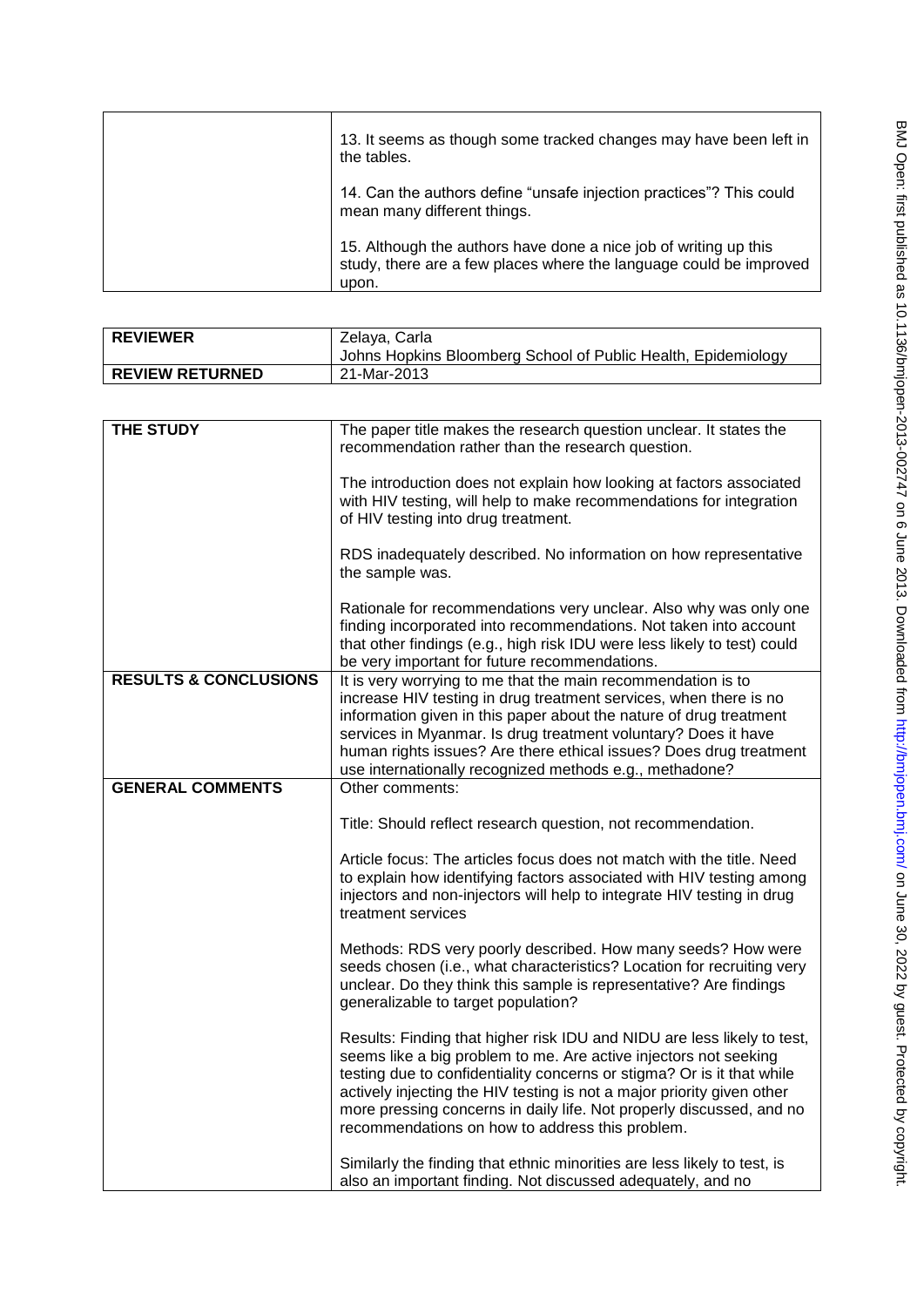| recommendations made.                                                                                                                                                           |
|---------------------------------------------------------------------------------------------------------------------------------------------------------------------------------|
| Recommendation that registering as a drug user is beneficial is<br>extremely worrying. What are the ethical problems with this? What<br>will happen to drug users who register? |

### **VERSION 1 – AUTHOR RESPONSE**

Reviewer 1

1. We agree with the reviewer's comment. The previous sentence ("However, uptake of HIV testing is a major challenge within the drug-using population due to the stigma and discrimination associated with their illegal drug use behaviors.") has been rephrased as follows: "However, uptake of HIV testing is a major challenge within the drug-using population due to the stigma and discrimination associated with their illegal drug use behaviors." (Abstract, line 3)

2. As suggested, we revised the relevant description from "who inject twice daily" to "who injected at least twice daily". (Abstract, line 14; Results, line 14, page 8 and line 7, page 9; Discussion, line 11, page 11, line 6, page 14, lines 9-10, page 13 and line 4, page 17 )

3. As suggested we rephrased the previous sentence ("In this study, IDUs were defined as individuals who have visible signs of injection and/or who injected drugs in the past 6 months.") to read as follows: "In this study, IDUs were defined as individuals having visible signs of injection, as confirmed by medical personnel in a private setting, and/or who had injected drugs in the past 6 months." (Methods, lines 6-8, page 3)

4. There are three reasons why this study targeted only males: 1) This study is a part of a larger study which examined sexual behaviors of male drug users only; 2) Data on arrests and drug treatment in Myanmar has suggested that drug use is predominantly an issue of the male population (Devaney, 2006); and 3) By the RDS sampling method, females who did not come to drug treatment services could have been recruited. We have revised the study title according to your kind suggestion as follows: "What are the factors associated with HIV testing among male injecting and non-injecting drug users in Lashio, Myanmar?: A cross-sectional study"

5. In this study, "suffering from a serious drug dependency" was defined as drug users who are under the influence of drugs and exhibit withdrawal symptoms at the time of interview. We supposed that a respondent may have difficulty answering and recalling his past behaviors in such a condition. On the other hand, we included drug users who had a "drug dependency" in this study. Therefore, to make the point clear, we rephrased the pertinent description as follows: "exhibiting no withdrawal symptoms and not under the influence of drugs at the time of interview". (Methods, lines 11-12, page 3)

6. Following the reviewer's advice, we added information on independent variables as follows: "Assessed socio-demographic variables included age (IDUs: ≤29 vs. >29 years old; NIDUs: ≤25 vs. >25 years old), marital status (single vs. married vs. divorced/widowed), race/ethnicity (Burma vs. Shan vs. Kachin vs. others), educational background (primary/ no formal education vs. secondary education vs. high school or above), employment (non-regular job vs. regular job), and Lashio residence status (migrant vs. resident). Variables on drug use and sexual behaviors included type of illicit drug use, route of administration for drug use, frequency of injecting drug use, unsafe injecting practice (receptive or distributive syringe sharing; yes vs. no), poly drug use (yes vs. no), disclosure of sexual orientation (hetero vs. bi/homo sexual), having more than one partner (yes vs. no), and history of female sex worker visit (yes vs. no). Variables regarding health services utilization included ever undergoing drug rehabilitation treatment (yes vs. no), ever registered as a drug user (yes vs. no), and ever convicted for drug related crimes (yes vs. no). All variables were measured for the past 6 months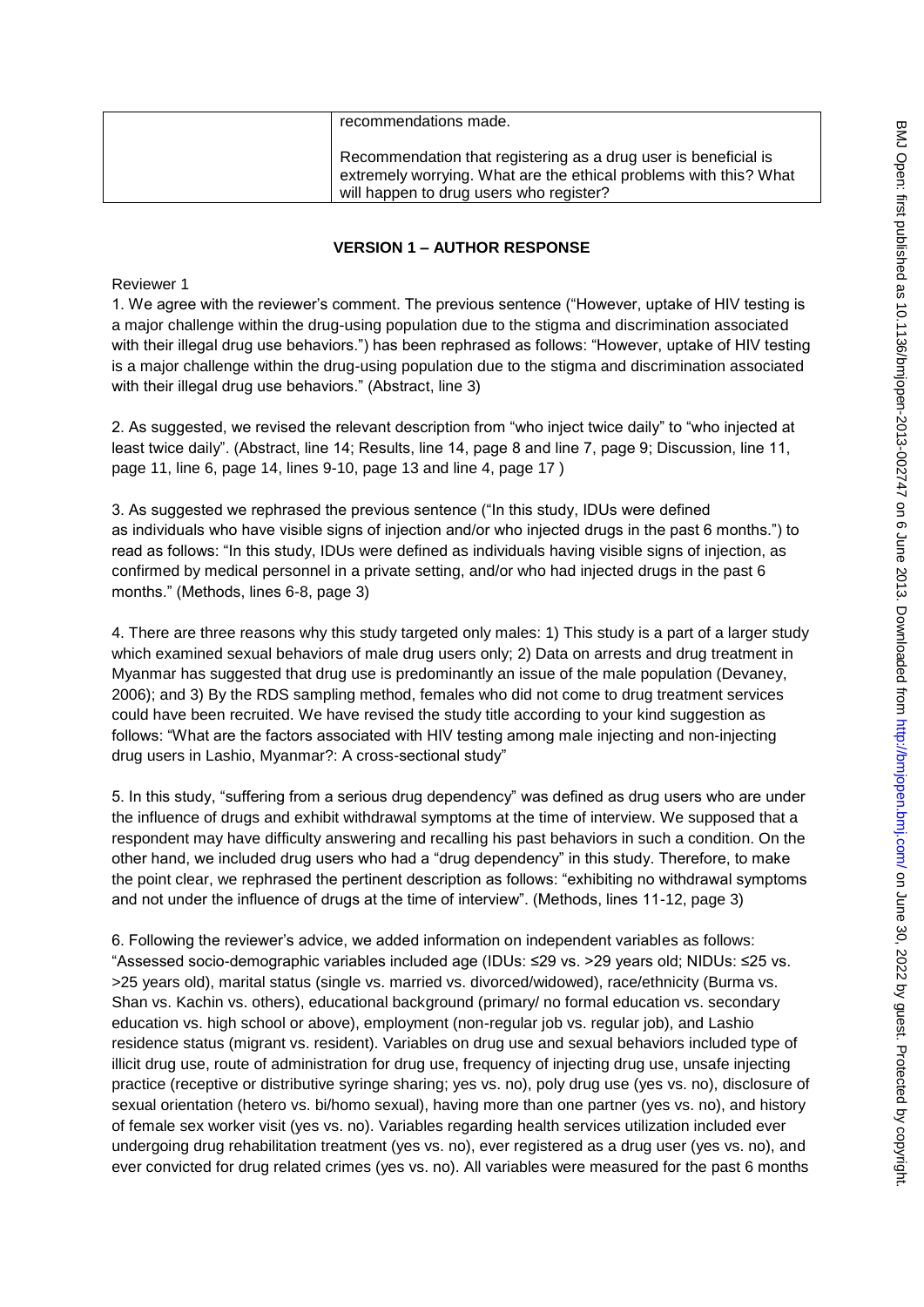unless otherwise stated." (Methods, lines 10-17, page 5, and lines 1-7 page 6)

7. We recruited participants from a local drop-in centre and other field sites. To make the point clear, we revised the previous sentence ("The lead researcher and trained interviewers went to field to recruit participants who were willing to participate in this study without coming to a DIC.") to read as follows: "The research team also visited various field sites (shooting gallery, drug users' home, and cemetery, etc.) to recruit participants who were willing to participate in the study but did not want to come to the DIC." (Methods, lines 1-3, page 7)

8. As suggested, we condensed the sentences on age distribution as follows: "Among IDUs, 48.7% were between 21-30 years and 31.6% were between 31-40 years of age. Of the NIDUs, 63.8% were between 21-30 years and 14.3% were between 31-40 years." (Results, line 4, page 8)

9. Following the reviewer's advice, we added information on the harm reduction programs as follows: "Such harm reduction programs include primary health care services, needle and syringe exchange programs, recreational activities (tea, video, sports and games), and drug/HIV counseling." (Discussion, lines 1-3, page 11)

10. As suggested, we added information on the Thailand IDUs' HIV testing rate as follows: "Nonetheless, a comparably high HIV testing rate (76.2%) in the past 6 months was reported among Thai IDUs." (Discussion, lines 6-7, page 11)

11. Perceived HIV risk was considered as the Individual's perception. HIV risk perception may vary depending on the person's experiences, the education they received on HIV, and/or HIV counseling through testing. We revised the previous sentence ("They may perceive themselves as at risk of HIV infection because they learn their partner's HIV status or may weigh the implications of their risky drugs use and sexual behaviors.") to read as follows: " Such individuals may perceive themselves as at risk of HIV infection after learning their partner's HIV status, or they may be compelled to weigh the implications of their risky drug use and sexual behaviors, prompting them to seek HIV counseling and to have their HIV status tested.." (Discussion, lines 5-8, page 14)

12. Registering as a drug user is mandatory and also serves as a gateway to access drug treatment services in Myanmar. We added information on the drug user registration system in Myanmar as follows: "Registration as a drug user is a way to access drug treatment, including MMT and other medical services, at government-run facilities in Myanmar. Following registration, drug users are scheduled to receive a minimum of six weeks compulsory detoxification. Drug users who fail to register or non-compliant with treatment may face a three-to-five-year prison sentence. Currently, drug treatment in Myanmar is provided through 26 major drug treatment centers (DTCs), with a 450 bed capacity per day, and 40 minor DTCs." (Discussion, lines 14-18, page 12 and lines 1-2, page 13)

13. Thank you for your note. We revised the tables accordingly (Living status variable, Table 2, page 24).

14. We added our definition of "unsafe injection practices" under Table 2 as follows: "had either receptive or distributive needle/syringe sharing" (Table 2, page 24).

15. The manuscript was edited by a native English speaker and researcher in the public health field.

#### Reviewer 2

1. We revised the study title ("Integrated HIV testing into drug treatment to increase testing uptake among male injecting and non-injecting drug users in Lashio, Myanmar: A cross-sectional study") to read as follows: "Factors associated with HIV testing among male injecting and non-injecting drug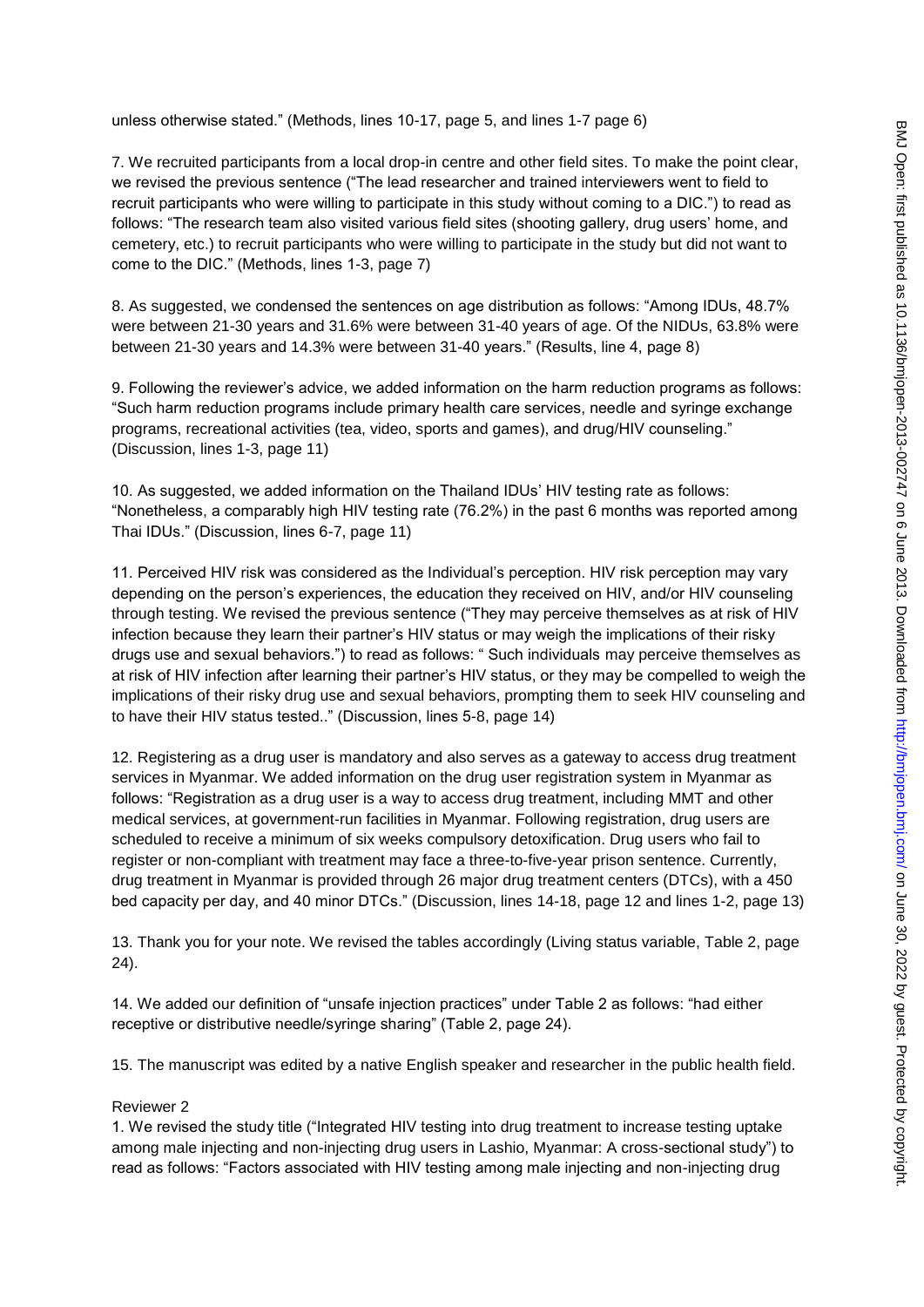users in Lashio, Myanmar: A cross-sectional study"

2. We added the following sentence to the Introduction section in order to support HIV testing and drug treatment. (This is also discussed in the Discussion section.) "Drug treatment, including methadone maintenance treatment (MMT), is provided through government-run medical facilities in Myanmar, and HIV testing is not a compulsory service in the treatment. Despite the critical importance of these population sub-groups to HIV prevention and treatment efforts, only limited information is available on the characteristics of both IDUs and NIDUs undergoing HIV testing in Myanmar." (Introduction, lines 6-11, page 2)

3. We added further information on RDS as follows: "The first-round respondents, also known as "seeds", were recruited from the pool of service-recipients at a local drop-in center (DIC). From three seeds (two IDUs and one NIDUs), a total of 174 IDUs and 216 NIDUs (not including seeds) meeting the study criteria were recruited. The recruitment process did not distinguish between IDUs and NIDUs. Both IDUs and NIDUs were allowed to recruit any friends who used drugs by means of administration. Distribution of coupons was terminated when the target sample size was attained." (Methods, lines 4-11, page 4)

In addition, we revised the previous sentence ("Second, our results may not be generalized to drug users in other cities as both IDUs and NIDUs from other parts of Myanmar may have different characteristics than those in Lashio.") to read as follows: "Second, our results may not be generalized to drug users in other cities or to drug users who did not participate in this study because they may have different behaviors and characteristics than those who participated. However, our finding are generally consistent with those of another study from Thailand" (Discussion, lines 7-11, page 16)

4. We added a recommendation for high-risk populations as follows: "Hence, HIV testing programs targeting drug users who exhibit high-risk behaviors are urgently needed, and such programs might also fruitfully incorporate educational programs toward reducing discrimination against drug use." (Discussion, lines 1-3, page 14)

5. In response to the reviewer's concern and questions, we added information on drug treatment in Myanmar as follows: "Registration as a drug user is a way to access drug treatment, including MMT and other medical services, at government run facilities in Myanmar. Following registration, drug users are scheduled to receive a minimum of six weeks compulsory detoxification. Drug users who fail to register or do not comply with treatment may face a three-to-five-year prison sentence. Currently, drug treatment in Myanmar is provided through 26 major drug treatment centers (DTCs), with a 450 bed capacity per day, and 40 minor DTCs." (Discussion, lines 14-18, page 12, and lines 1-2, page 13)

#### Other comments

1.We revised the study title from "Integrated HIV testing into drug treatment to increase testing uptake among male injecting and non-injecting drug users in Lashio, Myanmar: A cross-sectional study" to "Factors associated with HIV testing among male injecting and non-injecting drug users in Lashio, Myanmar: A cross-sectional study"

2. As described above, we added information on drug treatment in Myanmar as below: "Registration as a drug user is a way to access drug treatment, including MMT and other medical services, at government-run facilities in Myanmar. Following registration, drug users are scheduled to receive a minimum of six weeks compulsory detoxification. Drug users who fail to register or do not comply with treatment may face a three-to-five-year prison sentence. Currently, drug treatment in Myanmar is provided through 26 major drug treatment centers (DTCs), with a 450 bed capacity per day, and 40 minor DTCs." (Discussion, lines 14-18, page 12, and lines 1-2, page 13)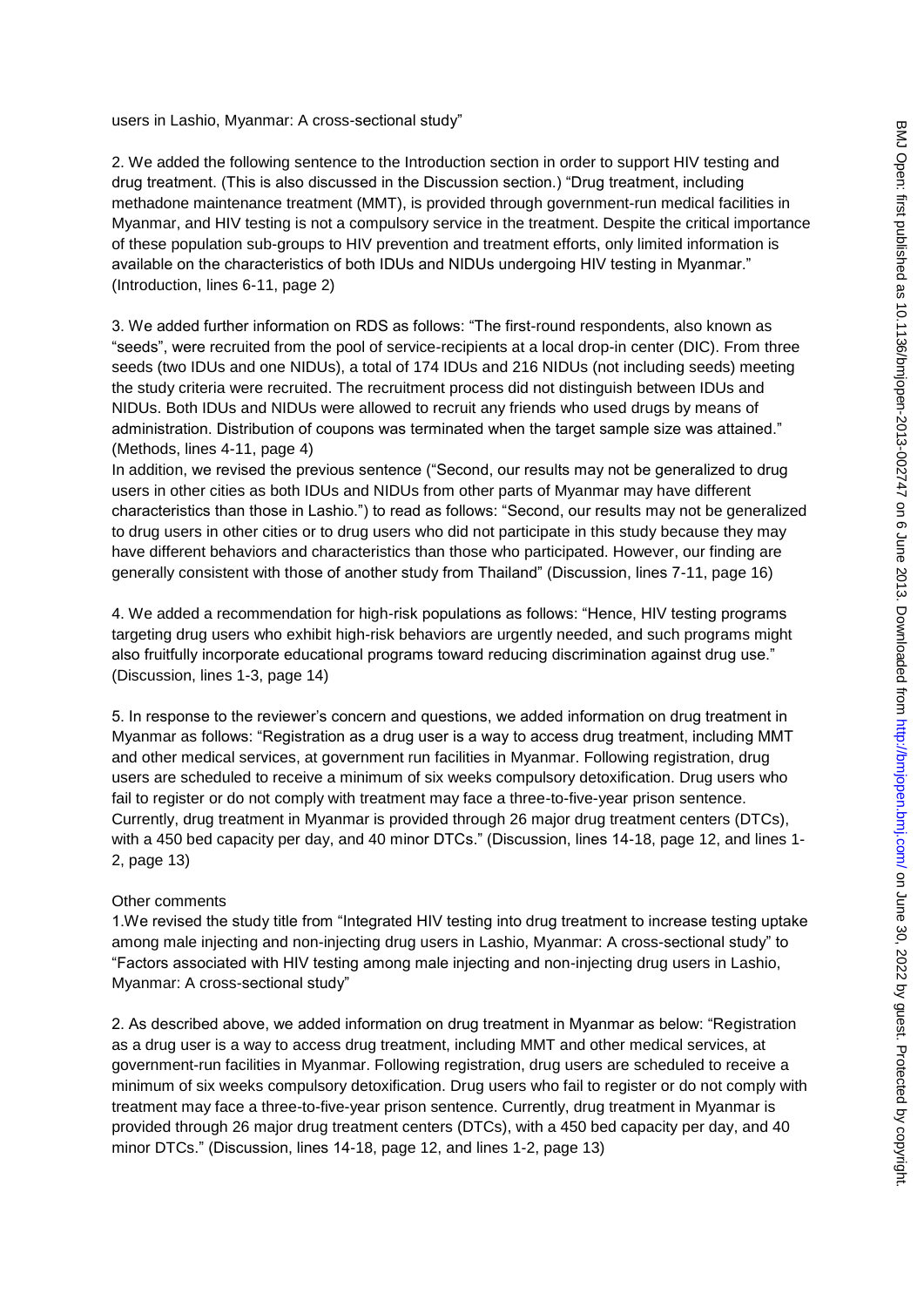3. We added RDS information as follows: "The first-round respondents, also known as "seeds", were recruited from the pool of service-recipients at a local drop-in center (DIC). From three seeds (two IDUs and one NIDUs), a total of 174 IDUs and 216 NIDUs (not including seeds) meeting the study criteria were recruited. The recruitment process did not distinguish between IDUs and NIDUs. Both IDUs and NIDUs were allowed to recruit any friends who used drugs by either means of administration. Distribution of coupons was terminated when the target sample size was attained." (Methods, lines 4-11, page 4)

In response to the reviewer's questions of generalizability to the target population, we revised the previous sentence ("Second, our results may not be generalized to drug users in other cities, as both IDUs and NIDUs from other parts of Myanmar may have different characteristics than those in Lashio.") to read as follows: "Second, our results may not be generalized to drug users in other cities or to drug users who did not participate in this study, because they may have different behaviors and characteristics than those who participated. However, our findings are generally consistent with those of another study from Thailand." (Discussion, lines 7-11, page 16)

4. Following the reviewer's advice, we rephrased and added discussion points as follows: "It is not surprising that the drug users are more prone to feel reticent to learn of their HIV status through testing due to their risky behaviors and to stigma/discrimination related to drug use and its illegality. However, injecting drug use is the main mode of HIV transmission in Myanmar, and studies indicate that poly drug users are especially likely to practice unsafe sexual behaviors. HIV transmission among drug users engaging in risky behaviors might thus be fueling the HIV epidemic in Myanmar. Hence, HIV testing programs targeting drug users who exhibit risky sexual behaviors are urgently needed, and such programs may also fruitfully incorporate educational programs toward reducing discrimination against drug users." (Discussion, lines 13-18, page 13, and lines 1-3, page 14)

5. We rephrased and added a recommendation regarding ethnic minorities. The previous sentence ("Especially who do not speak or read Myanmar language may have had difficulty in accessing HIV testing services.") was rephrased to read as follows: "Owing to a lack of Myanmar language ability, participants who do not speak or read the Myanmar language may have had difficulty in accessing HIV testing services. Other ethnicities would also benefit if HIV testing services could be conducted in languages representing a broader range of ethnicities such as Shan and Kachin, or if the services could employ staff conversant in the languages of other ethnicities." (Discussion, lines 17-18, page 15, and lines 1-4, page 16)

6. Registering as a drug user is mandatory and it also is a gateway to access drug treatment services in Myanmar. We added information on the drug use registration system in Myanmar as follows: "Registration as a drug user is a way to access drug treatment, including MMT and other medical services, at government-run facilities in Myanmar. Following registration, drug users are scheduled to receive a minimum of six weeks compulsory detoxification. Drug users who fail to register or do not comply with treatment may face a three-to-five-year prison sentence. Currently, drug treatment in Myanmar is provided through 26 major drug treatment centers (DTCs), with a 450 bed capacity per day, and 40 minor DTCs." (Discussion, lines14-18, page 12 and lines 1-2, page 13)

#### Additional revision

1. The pervious sentence ("A multivariate analysis was performed separately for IDUs and NIDUs.") was rephrased to read as follows: "Multivariate analysis was performed separately for IDUs and NIDUs" (Abstract, line 9, page 1)

2. We rephrased and added new sentences to the conclusion section. The pervious sentence ("In this study, more IDUs underwent HIV testing than did NIDUs. Those who had ever received drug treatment were more likely to test for HIV in both IDUs and NIDUs. Integrating HIV testing into drug treatment and expanding drug treatment may be effective to increase HIV testing uptake among both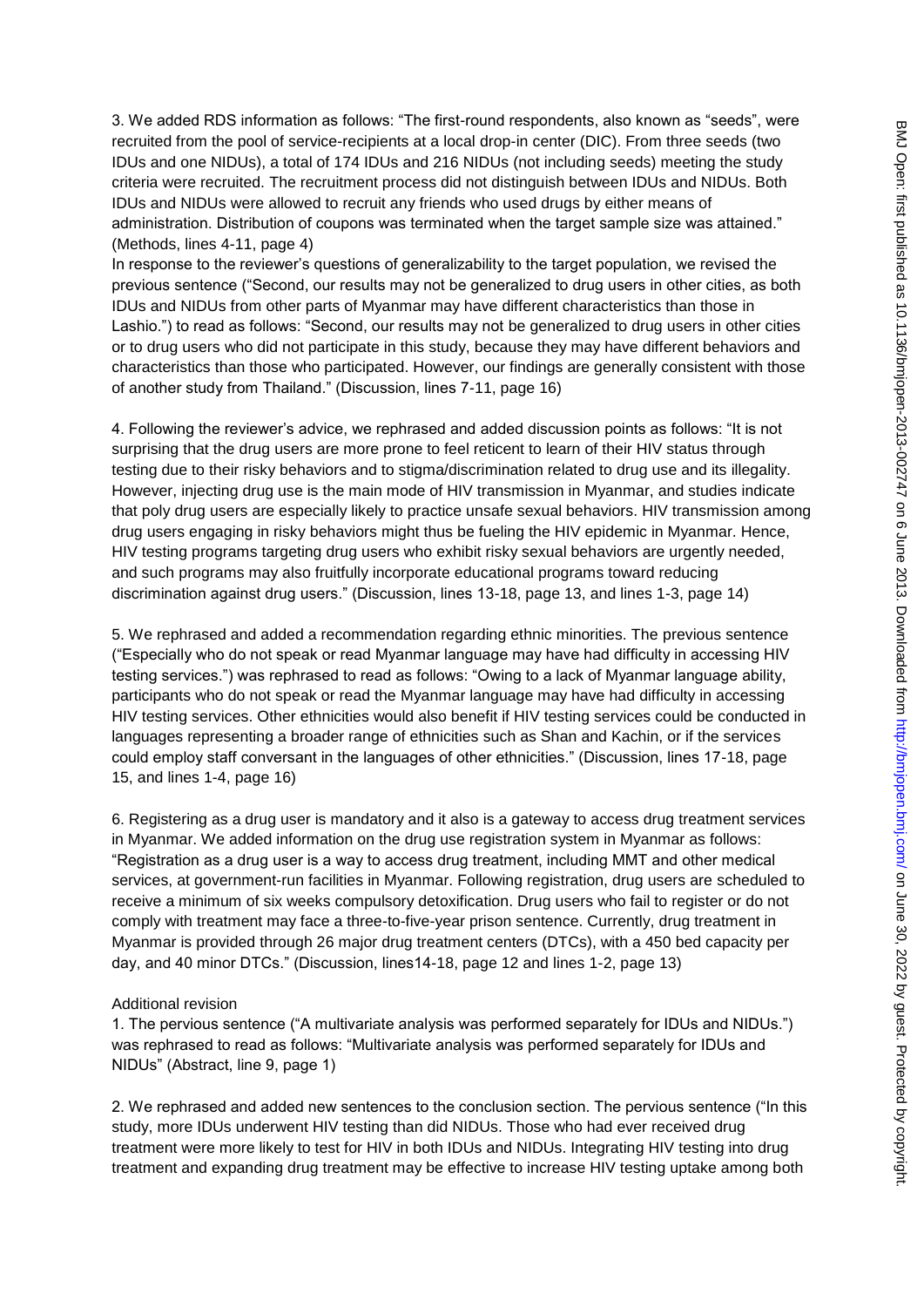IDUs and NIDUs in Myanmar") was rephrased to read as follows: "In this study, more IDUs underwent HIV testing than did NIDUs. Those who had ever received drug treatment were more likely to test for HIV in both IDUs and NIDUs. Integrating HIV testing into drug treatment and expanding drug treatment may be effective to increase HIV testing uptake among both IDUs and NIDUs in Myanmar." (Abstract, line 18-21)

3. In introduction, the pervious sentence ("According to UNAIDS, approximately 240,000 people were living with HIV/AIDS and HIV prevalence was 0.5% among the adult population in Myanmar at the end of 2011.") has been rephrased as follows: "According to the Joint United Nations Programme on AIDS (UNAIDS), approximately 240,000 people were living with HIV/AIDS at the end of 2011, and HIV prevalence was 0.5% within Myanmar's adult population." (Introduction, line2-4, page 1)

4. The pervious sentence ("HIV testing is a highly cost-effective intervention for HIV risk reduction and transmission. Early detection of HIV infection in individuals is essential to provide HIV-related support, care, and treatment, and to prevent further spread of infection.") was rephrased as follows: "HIV testing is a highly cost-effective intervention for reduction of HIV risk and transmission Early discovery of HIV infection in individuals is essential to provide HIV-related care and treatment, and to prevent further spread of the disease to others." (Introduction, line11-13, page 1)

5. We added a recommendation for IDUs with regular job as below: "Further investigation may thus be necessary to explore the impact of employment status on HIV testing behaviors in different contexts." (Discussion, lines 2-4, page 15)

6. We added six new references as follows:

16. Asian Harm Reduction Network (AHRN), Annual Performance Report,Myanmar 2005.

18. Ti L,Hayashi K, Kaplan K, et al.HIV testing and willingness to get HIV testing at a peer-run drop-in centre for people who inject drugs in Bangkok, Thailand. BMC Public Health Mar 2012; 13:189. 21. Devaney, M., Reid, G., Baldwin, S. Situational analysis of illicit drug issues and responses in the Asia-Pacific region. 2006. Burnet Institute's Centre for Harm Reduction and Turning Point Alcohol and Drug Centre.

26. Hayashi K, Milloy MJ, Fairbairn N, et al. Incarceration experiences among a community-recruited sample of injection drug users in Bangkok, Thailand. BMC Public Health 2009; 30:492.

27. Patterson TL, Semple SJ, Zians JK, et al. Methamphetamine-using HIV-positive men who have sex with men: correlates of polydrug use. J Urban Health 2005; 82:I120-i126.

28. Fernández MI, Bowen GS, Varga LM, et al. High rates of club drug use and risky sexual practices among Hispanic men who have sex with men in Miami, Florida.Subst Use Misuse 2005; 40:1347-62.